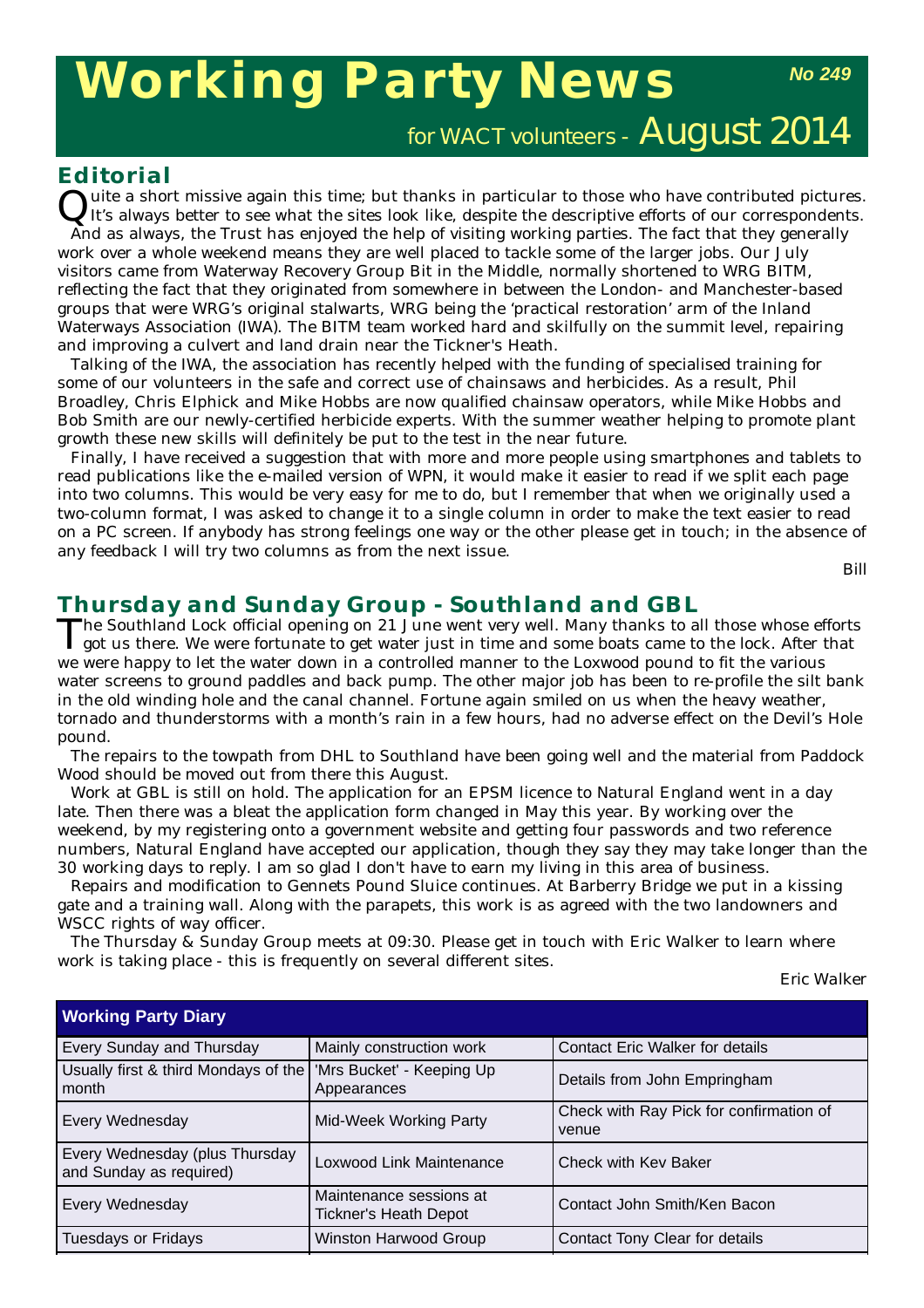# **The Mrs Bucket Group - keeping up appearances on Mondays**



*Two views of Malham Lock - before (by Chris Richardson) and after (by Roger Wilson) attention from MWWP in July*

gain in July we held three meetings to 'catch up' on our regular sites and to meet other demands. At the request of our Lady Chairman and after consultation with MWWP, we cleared the slipway site at Barnshill Bridge which had become seriously overgrown. We erected the new notice board at Three Compasses, following an approach from the Project Manger, with the help of Dave Kersley and mechanical hole boring equipment; a new one for us! We also visited Malham lock which was more overgrown than the group had ever seen it; another visit is required, perhaps in August, to give it another cut, to deal with the piles of cuttings we left and to get a boat into the lock to clear the foliage growing out of the bottom of the lock walls. With the aid of 4M (Martin's marvellous, monster mower) members were able to cut a path through the towpath jungle all the way from Lee Farm lock to the 90 degree turn in the canal north of Haybarn Swing Bridge; a lot of hard work! However, we shall have to return shortly to cut the hedges.

All in all, a productive month. We meet again on 4 August and 18 August; details from John Empringham.

*Nick Wood*

### **Tickner's Heath Depot**

 $\Delta U$ ell, here we are again, with the sun at Tickner's burning our eyes out. Pleased to say that with the hot weather upon us, we have not been exactly inundated with work, so a big thank you to all those considerate souls who thought of us by not giving us too much to do.

The month saw us put the final touches to the Mercury outboard. We seem to think that the sophisticated electronic ignition system was kaput and so would not run with the designated spark plugs, so rather than spend a fortune on a new system we opted for buying older style plugs which proved to be the solution. We now have a 20hp outboard which has plenty of oomph - anyone for water skiing?

As the team was getting rather bored with the scenery around Tickner's, it came as some relief when Mike Davison asked us to replace a broken slat on Peter Wilding's bench at Drungewick. The change of view seemed to have had a marked effect and the team worked even harder (if that were at all possible) in more salubrious surroundings. Hopefully the bench looks better for their efforts too.

| <b>Name</b>           | <b>Group/Project</b>         | <b>Tel</b>                              | e-mail                         |
|-----------------------|------------------------------|-----------------------------------------|--------------------------------|
| <b>WACT Office</b>    | General enquiries            | 01403 752403                            | office@weyandarun.co.uk        |
| David Daniels         | Visiting working parties     | 01483 505566 Mon-<br>Thurs 8.30-12.30pm | support@weyandarun.co.uk       |
| Michael Bates         | Health & Safety Officer      | 07786 323515                            | michael_bates@weyandarun.co.uk |
| <b>Eric Walker</b>    | Loxwood Projects             | 07717 855340                            | tsg@weyandarun.co.uk           |
| Ray Pick              | <b>MidWeek Working Party</b> | 01483 272443                            | anne.pick@btinternet.com       |
| John Empringham       | Monday Group                 | 01483 562657                            | mondaygroup@weyandarun.co.uk   |
| Kev Baker             | Loxwood Link                 | 02380 861074                            | loxwoodlink@weyandarun.co.uk   |
| John Smith            | <b>Tickner's Depot</b>       | 01903 235790                            | depot@weyandarun.co.uk         |
| <b>Tony Clear</b>     | Winston's Group              | 01903 774 301                           | winstonsgroup@weyandarun.co.uk |
| <b>Keith Nichols</b>  | Hedge laying                 | 01403 753882                            | hedging@weyandarun.co.uk       |
| <b>Bill Nicholson</b> | Northern working parties     | 01844 343 369                           | bill@nwpg.org.uk               |
| <b>Bill Thomson</b>   | <b>Working Party News</b>    | 01903 744767                            | bill thomson@weyandarun.co.uk  |